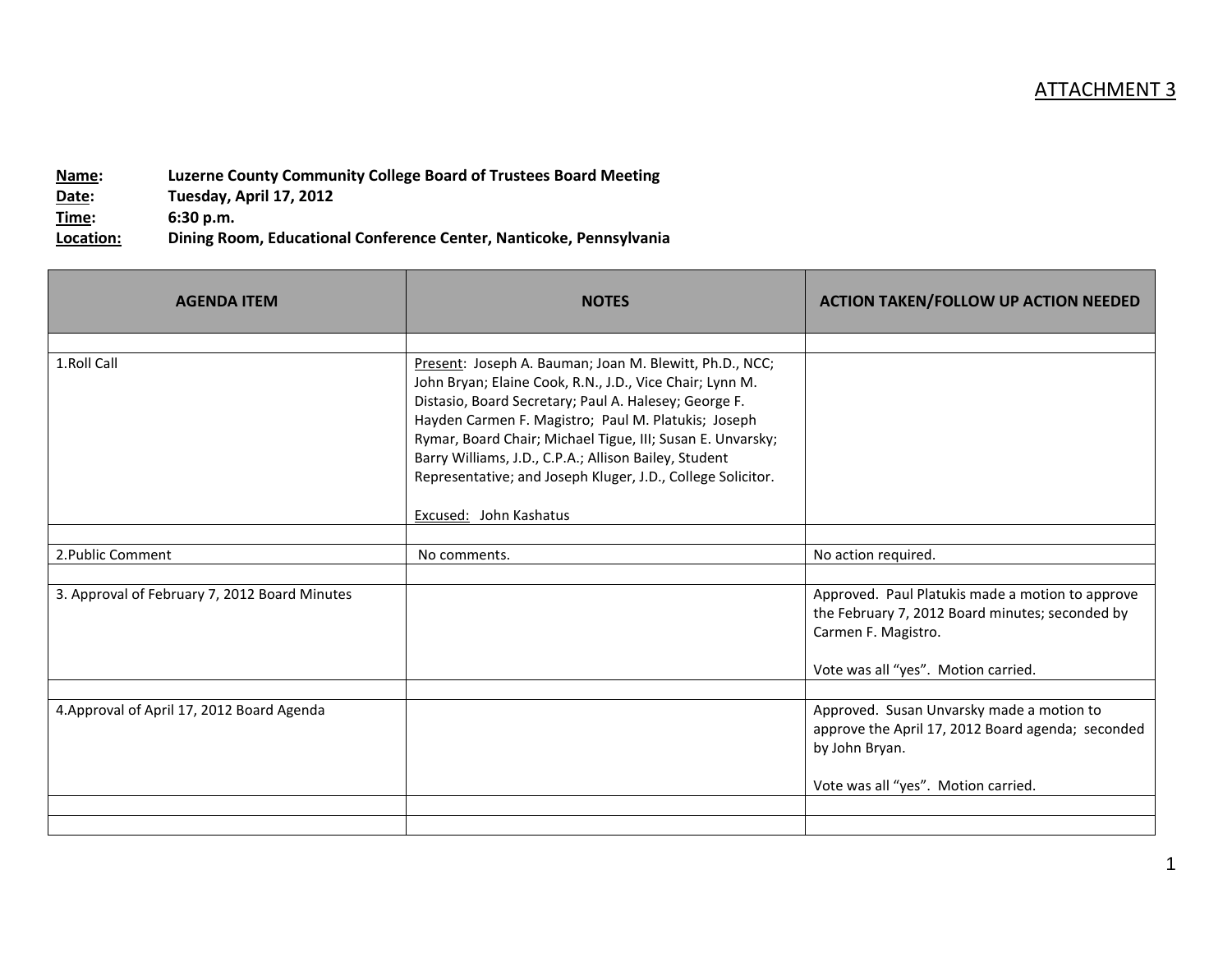| 5. Report of Officers and Agents | Joseph Gasper, Dean of Finance, presented the monthly          |  |
|----------------------------------|----------------------------------------------------------------|--|
| Treasurer's Report<br>$\circ$    | report for the period ending February 2012.                    |  |
|                                  | Mr. Gasper stated when compared to the prior fiscal year       |  |
|                                  | the current fund income of \$27,800,000 is down 8.13% and      |  |
|                                  | expenses of \$23,245,000 are up 0.85%. Bookstore Income        |  |
|                                  | is down \$61,000, a decrease of 1.56% and the expenses         |  |
|                                  | have increased \$325,000, a 10.78% increase. Food Service      |  |
|                                  | Income is down \$6,000 or 2.26% and expenses increased         |  |
|                                  | \$19,000 or 7.25%. Plant Fund Income is down \$123,000 and     |  |
|                                  | expenditures have increased \$199,000.                         |  |
|                                  | When compared to prior year the Tuition Income is down         |  |
|                                  | \$767,000 or 5.82% which is due to the registration            |  |
|                                  | reduction. This also accounts for decreases in the             |  |
|                                  | Technology and Course Fees. The \$2.00 increase accounts       |  |
|                                  | for the 12.16% increase in General Service Fees. As has        |  |
|                                  | been reported the decrease of 17.52% in the                    |  |
|                                  | Commonwealth of Pennsylvania Appropriation is                  |  |
|                                  | attributable to the loss of the Stimulus Funds. Luzerne        |  |
|                                  | County appropriation is down due to the timing of the          |  |
|                                  | payments and the Interest Income is down due to the            |  |
|                                  | reduction in the interest rate for the current fiscal year.    |  |
|                                  | The Current Fund Expenditures, Fringe Benefits are up due      |  |
|                                  | to the increase in the health care invoices for this period    |  |
|                                  | and a lump sum payment for Workmen's Compensation.             |  |
|                                  | Seminar Expense reduction is related to enrollment. Legal      |  |
|                                  | fees are based on the amount of legal work outside of the      |  |
|                                  | retainer. Insurance expense is down due to a change in         |  |
|                                  | payment terms. The increase in phone expense is due to         |  |
|                                  | the building expansion. The variance in advertising is due to  |  |
|                                  | the timing of payments and an increase in legal advertising.   |  |
|                                  | The increase in maintenance line item is attributable to the   |  |
|                                  | new doors on three buildings and paving.                       |  |
|                                  | The Bookstore Interest Income is down due to the reduction     |  |
|                                  | in the interest rate and this rate reduction applies to all of |  |
|                                  | the funds. Other sales income is down due to the reduction     |  |
|                                  | in clothing sales and the enrollment decrease. The decrease    |  |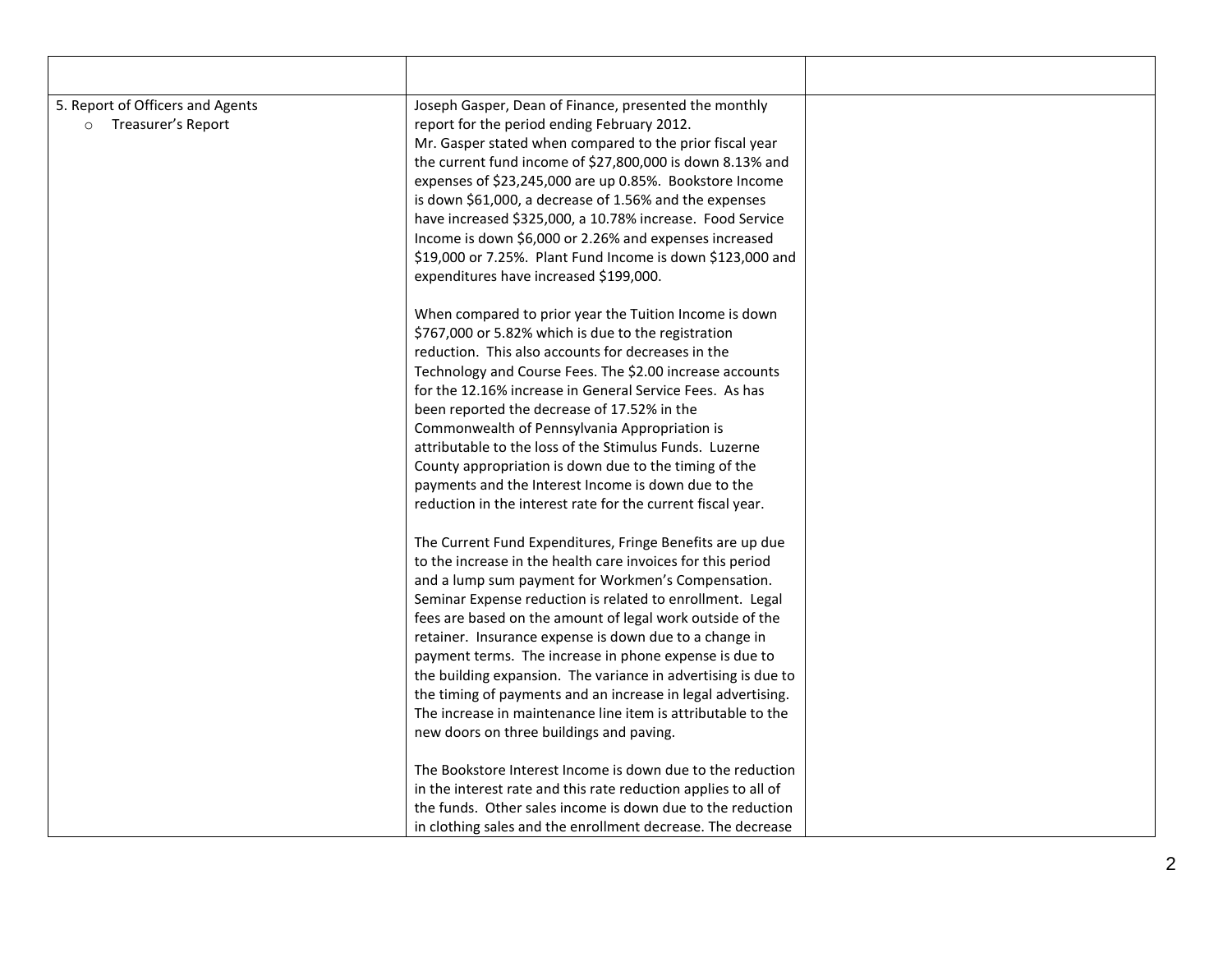|                                     | to Other Purchases is due to fewer supply purchases and<br>the change to recording trade books which were expensed<br>to this budget account but are now included in the textbook<br>line item. The variance in the Textbook Expense is mainly<br>due to the timing of the processing of invoices for payment<br>and the change for expensing trade books.<br>Food Service Interest Income is down which is due to the<br>rate reduction. Food Sales increased slightly for this period.<br>Vending Sales are down due to the contract revision. There<br>were a few existing vacancies in the prior year which<br>account for part of the increase in Salary expense. The<br>increase in Salary Expense is also due to a payout of<br>compensatory time to an employee.<br>The Plant Fund Income is down for Luzerne County due to<br>the timing of the payment for the February Debt Service.<br>Interest Income has also decreased. The expenditures for<br>Debt Service are up due to the 12 monthly payments for the<br>Culinary Institute this fiscal year. |  |
|-------------------------------------|-------------------------------------------------------------------------------------------------------------------------------------------------------------------------------------------------------------------------------------------------------------------------------------------------------------------------------------------------------------------------------------------------------------------------------------------------------------------------------------------------------------------------------------------------------------------------------------------------------------------------------------------------------------------------------------------------------------------------------------------------------------------------------------------------------------------------------------------------------------------------------------------------------------------------------------------------------------------------------------------------------------------------------------------------------------------|--|
| <b>Foundation Report</b><br>$\circ$ | Sandra Nicholas, Executive Director, Foundation reported<br>the Foundation has received the signed pledge agreement<br>for \$150,000 from Benco Dental Supply to name the Dental<br>Clinic in the new Health Sciences Center. A dedication<br>event is being planned for early summer with the Cohen<br>Family, owners of the company, and the lab will be<br>designated as the Benco Dental Clinic.<br>April 16, 2012 was the Foundation deadline for receipt of<br>scholarship applications for the Fall 2012/Spring 2013<br>semesters. The Foundation received over 300 applications.<br>We plan on helping more students than ever in emergency<br>money for books, bus passes.<br>A Veterans Book Fund has been established within the<br>Foundation with the purpose of providing assistance to<br>veterans in the purchase of textbooks. This initiative was<br>begun by two members in the Counseling Office and has<br>been embraced by the LCCC Veterans Club which is actively                                                                         |  |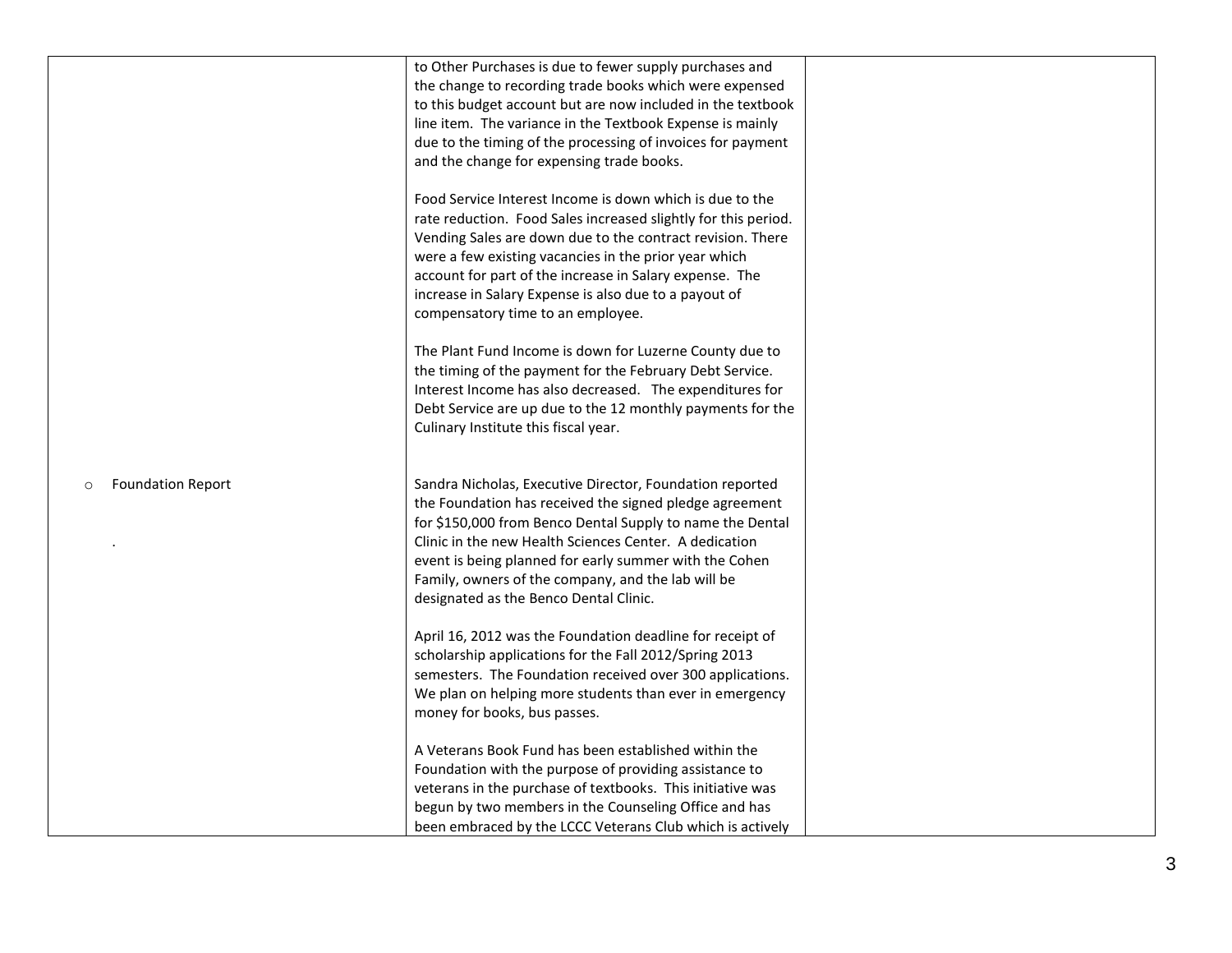|                                          | raising money for the fund. Although many veterans may                |  |
|------------------------------------------|-----------------------------------------------------------------------|--|
|                                          | receive assistance towards tuition, the money allotted may            |  |
|                                          | not cover the cost of textbooks needed in the classroom.              |  |
|                                          |                                                                       |  |
|                                          | The Regional Office of PPL has made a donation of \$3,000 to          |  |
|                                          | the Foundation in support of the area of greatest need for            |  |
|                                          | the College. PPL has been a loyal corporate partner with              |  |
|                                          | the College for many years and has contributed to the work            |  |
|                                          | of the PSTI and in 2005 established an endowed scholarship            |  |
|                                          | for LCCC students in financial need.                                  |  |
|                                          |                                                                       |  |
|                                          | The annual Legislative Information Session at the College is          |  |
|                                          | set for Friday, May 4 <sup>th</sup> at 7:30am in the Educational      |  |
|                                          | Conference Center Dining Room.                                        |  |
|                                          |                                                                       |  |
|                                          | The next show in the Schulman Gallery will be the Annual              |  |
|                                          | Student Show which highlights the work of LCCC students               |  |
|                                          | featuring paintings, photography, graphics and portfolios             |  |
|                                          | by students of the Commercial Art Department. Opening                 |  |
|                                          | reception on Friday, May 4 <sup>th</sup> from 6-8pm. The exhibit will |  |
|                                          | run through June 28 <sup>th</sup> .                                   |  |
|                                          |                                                                       |  |
|                                          | Graduate reception will be held Tuesday May 22, from                  |  |
|                                          | 6-8pm, in the Educational Conference Center Dining Room,              |  |
|                                          | and hosted by the Alumni Association for all graduates and            |  |
|                                          | their families.                                                       |  |
|                                          |                                                                       |  |
|                                          | Dental Health Alumni Day, will be held Friday, May 11.                |  |
|                                          | Graduates from our Dental Health programs came back to                |  |
|                                          |                                                                       |  |
|                                          | campus and are required to take Continuing education                  |  |
|                                          | credits. Last year over 230 graduates attending the                   |  |
|                                          | program.                                                              |  |
|                                          |                                                                       |  |
|                                          | This year the Foundation purchased pins for our scholarship           |  |
|                                          | recipients. They will be wearing the pins on their robes              |  |
|                                          | during the graduation ceremony to denote their status. For            |  |
|                                          | many of our students this will be the first time they will            |  |
|                                          | receive a scholarship. If you notice these students please            |  |
|                                          | take the time to recognize their accomplishments.                     |  |
|                                          |                                                                       |  |
| Student Representative Report<br>$\circ$ | No report.                                                            |  |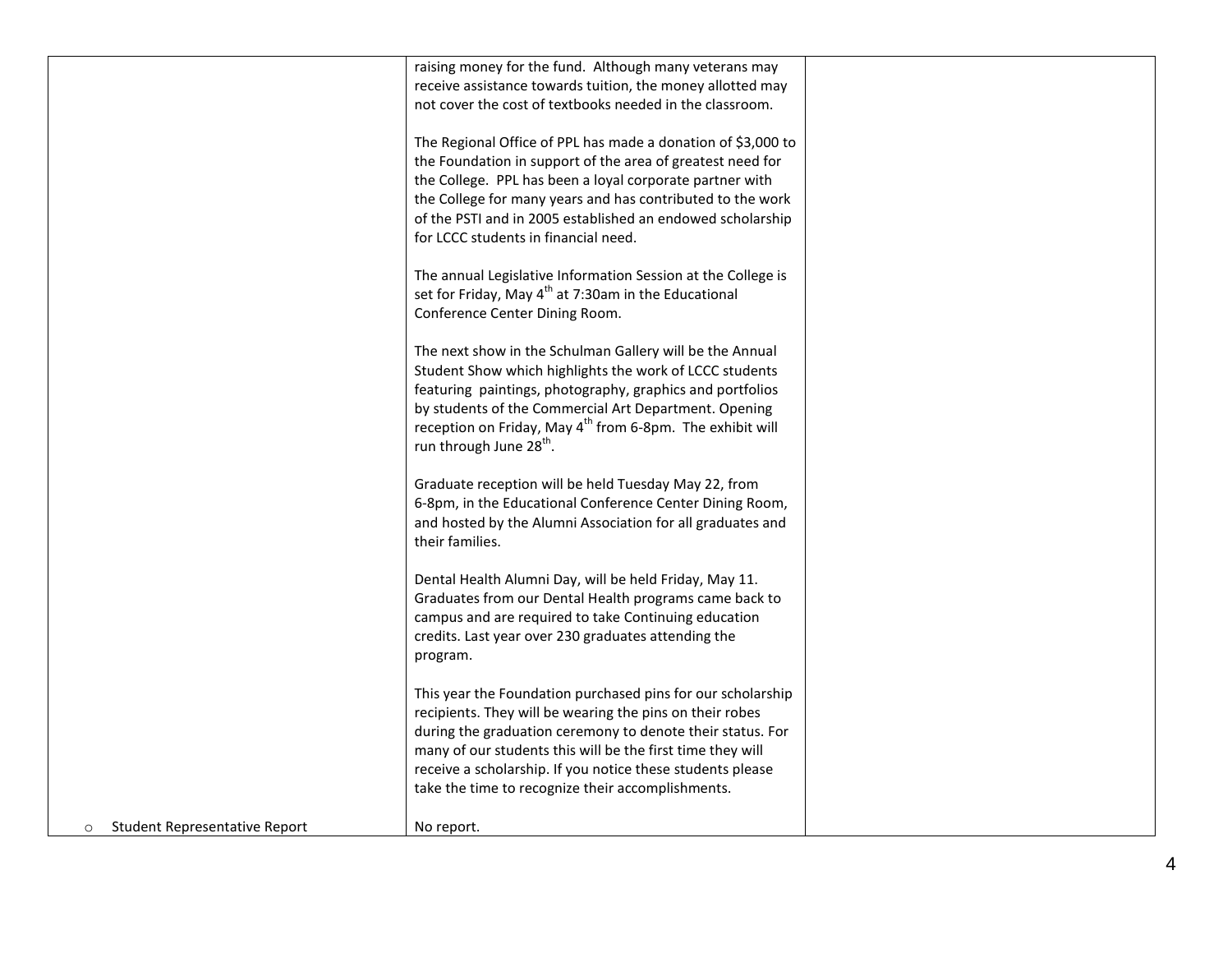| President's Report<br>$\circ$ | President Leary stated the LCCC Health Sciences Division<br>and Leadership LCCC Class of 2012 are sponsoring the LCCC<br>Health Fair Thursday, April 19th, from 10 a.m. to 1 p.m. on<br>the third floor of the Campus Center on the main campus in<br>Nanticoke.                                                                                                                                                                                                                                                                                                                                                                                                                                                                                               |  |
|-------------------------------|----------------------------------------------------------------------------------------------------------------------------------------------------------------------------------------------------------------------------------------------------------------------------------------------------------------------------------------------------------------------------------------------------------------------------------------------------------------------------------------------------------------------------------------------------------------------------------------------------------------------------------------------------------------------------------------------------------------------------------------------------------------|--|
|                               | This event is student-driven with major exhibits by health<br>sciences majors. Nursing students will provide a blood<br>pressure screening and information on hypertension.<br>Surgical technology students will unravel the "Mysteries of<br>the Operating Room" with a major display that includes<br>draping an operating room patient, surgical<br>instrumentation, and laparoscopic surgery techniques.<br>Emergency medical services students will display life-saving<br>equipment used in the field, such as AED units, and will<br>demonstrate intubation techniques. Physical Education<br>students will provide BMI readings and promote a healthy<br>lifestyle. The event will include other displays and activities<br>and is open to the public. |  |
|                               | The LCCC Diversity Council and the LCCC Hazleton Center<br>will co-sponsor a Cinco de Mayo celebration on Thursday,<br>May 3, from 2 p.m. to 4 p.m., at the College's Hazleton<br>Center. The event will celebrate Spanish diversity and will<br>feature free food samples, beverages, music, and<br>entertainment and customs unique to Mexico. The event is<br>free and open to the public.                                                                                                                                                                                                                                                                                                                                                                  |  |
|                               | April is Community College Month. President Leary stated<br>we at Luzerne County Community College feel it is a perfect<br>time to celebrate what community colleges are all about -<br>our students and their achievements.                                                                                                                                                                                                                                                                                                                                                                                                                                                                                                                                   |  |
|                               | As part of that celebration, LCCC will be inducting students<br>into the LCCC Phi Theta Kappa Honor Society Thursday, April<br>19, 2012. Thursday afternoon at the Honor's Luncheon we<br>will honor students who have been nominated for<br>Achievement Awards by their academic departments and,<br>for off-campus students, by their site director. Students<br>nominated for Who's Who will also be recognized at the                                                                                                                                                                                                                                                                                                                                      |  |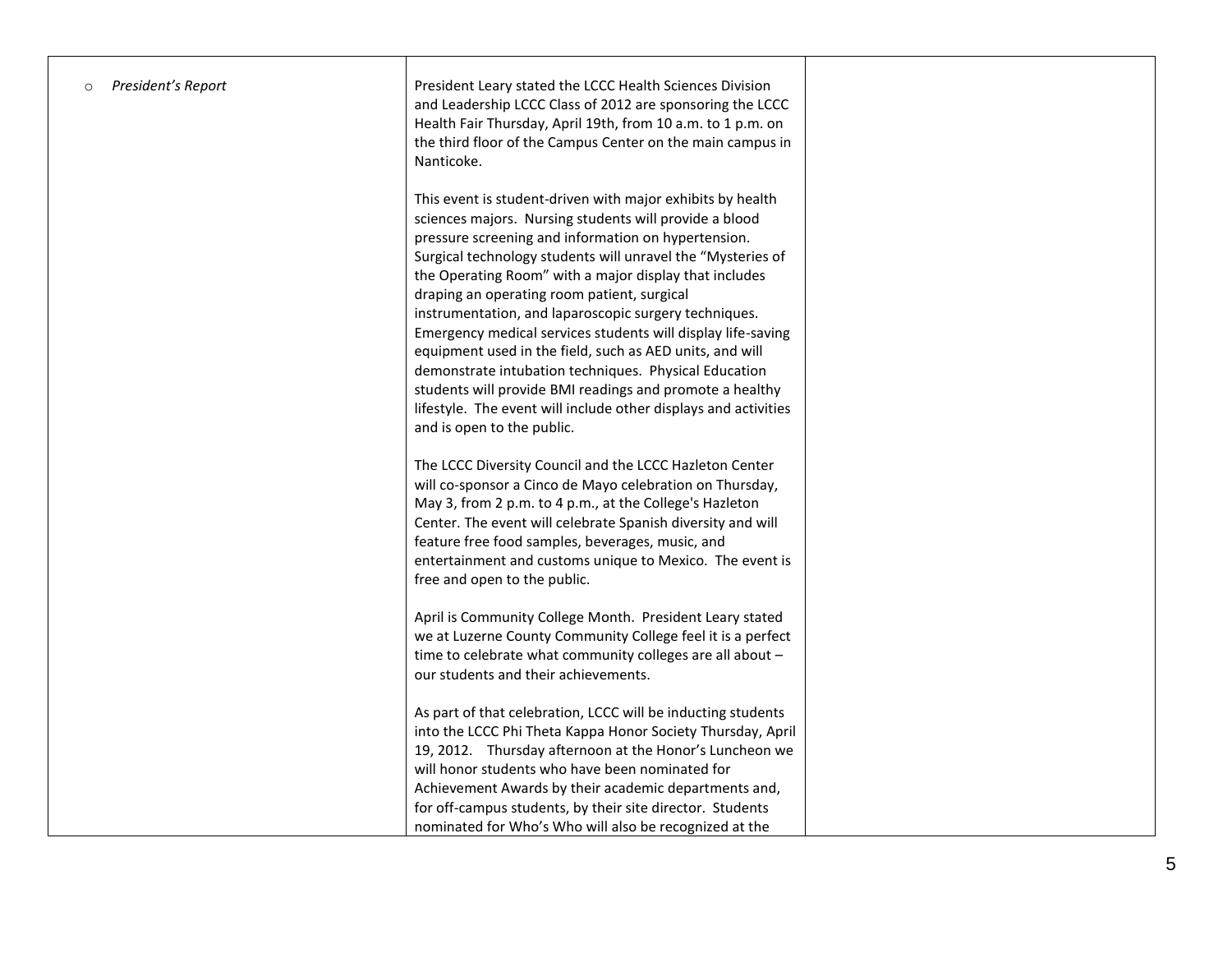## luncheon.

As another example of our students' achievements, Photography student Tori Johnson, Commercial Art Photography major, was selected as a finalist in the Photographer's Forum 32<sup>nd</sup> Annual College and High School Photography Contest sponsored by Nikon, USA. Tori's photo was selected as a finalist entry from over 17,700 photographs submitted from the around the world. Tori's photo can be viewed at the magazine's Web site at [www.pfmagazine.com.](http://www.pfmagazine.com/) 

Several weeks ago LCCC joined with the other Pennsylvania community colleges to recognize the recipients of the All - Pennsylvania Academic Team in Harrisburg. The following day LCCC students participated in Lobby Day activities, meeting with legislators and advocating on behalf of community colleges.

In other advocacy efforts, the 14 community colleges from across the state have joined forces to promote the positive outcomes of our institutions. This year, the statewide campaign "AdvancePA" is sponsoring a video production contest, encouraging community college students to submit short videos about why the state's support of community colleges is important to their future. The contest entry deadline in May 1 and details are available on the Student and Staff Intranets.

The College has created a new forum for highlighting student outcomes such as a video developed for the AdvancePA campaign. Adding an additional element of communication to LCCC's social media efforts, the College has created a channel on the popular website, YouTube. The channel for LCCC can be found on YouTube under a search for LuzerneCCC. The new social site is hosting LCCC's television commercials and selected news packages created by students in the Mass Media and Communications department. The YouTube channel is linked directly to the department's Web page. LCCC plans to use the videos to showcase the College and the exemplary work our students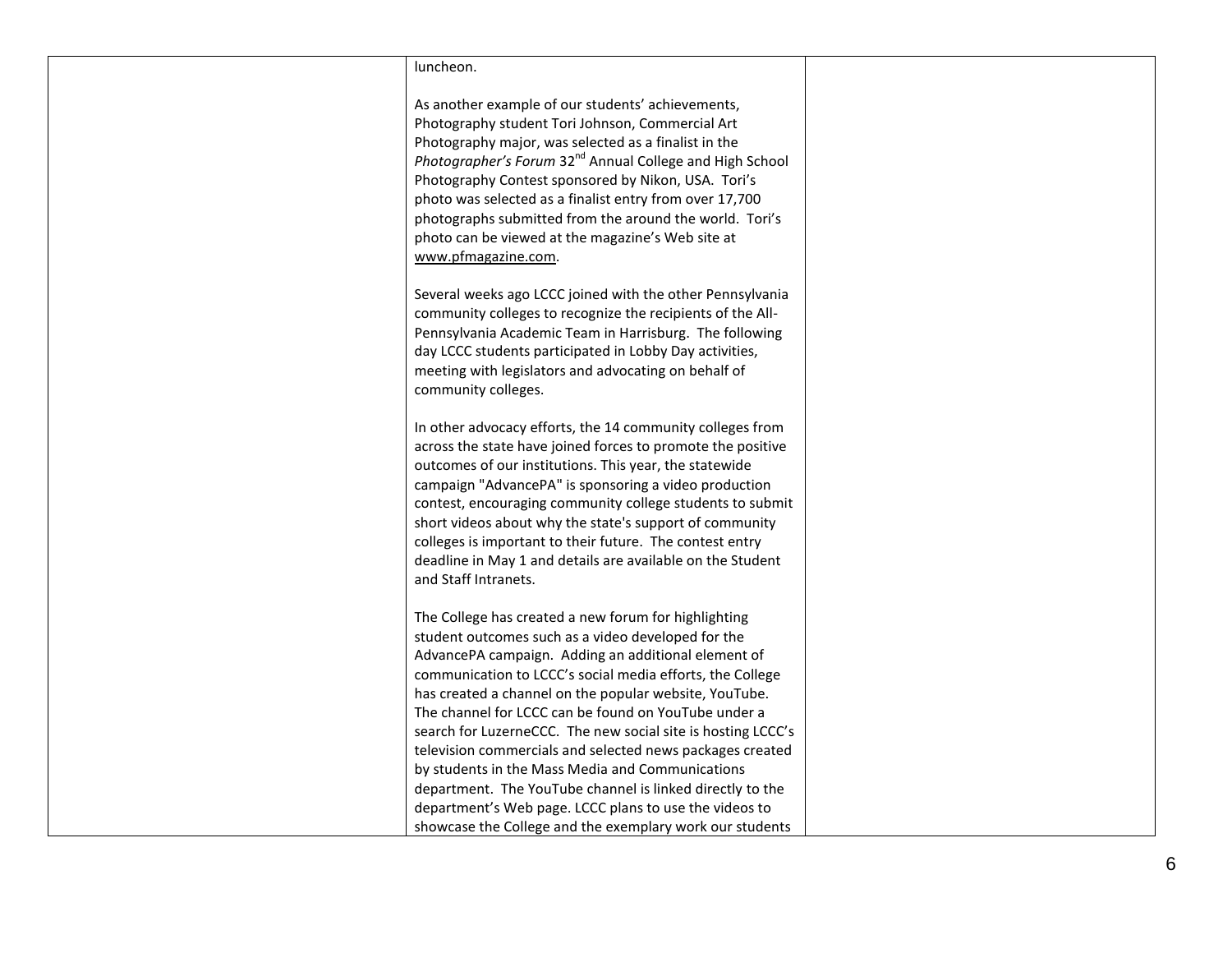| produce.                                                                                                                                                                                                                                                        |  |
|-----------------------------------------------------------------------------------------------------------------------------------------------------------------------------------------------------------------------------------------------------------------|--|
| President Leary and Board Chair Joseph Rymar recognized<br>LCCC's student leaders for their dedication and commitment<br>to their education and the outstanding leadership skills they<br>have demonstrated through their various committees and<br>activities. |  |
| <b>Student Government Association:</b><br>Kourtney Winder, President, Student Government Association<br>Nicole Labenski, Secretary, Student Government Association                                                                                              |  |
| Phi Theta Kappa<br>Katie Smith, All Pennsylvania Academic Team and President of Phi<br>Theta Kappa chapter<br>Emily Lynch, All Pennsylvania Academic Team, and President, Psi<br>Beta chapter                                                                   |  |
| <b>ACLU Student Club</b><br>Richelle Smith, President, ACLU<br>Andrew Klopotoski, Vice President, ACLU<br>Alia Goodrich, Secretary, ACLU                                                                                                                        |  |
| Computer Club<br>Mark Beleski, Vice President, Computer Club                                                                                                                                                                                                    |  |
| <b>Literary Arts Society</b><br>Joseph Chilson, President, Literary Arts Society                                                                                                                                                                                |  |
| <b>Adult Learners Association</b><br>Montie Perry, President, Adult Learners Association<br>Douglas Alan Newton, Treasurer, Adult Learners Association                                                                                                          |  |
| <b>NAACP</b><br>Shanice Thomas, President, NAACP                                                                                                                                                                                                                |  |
| <b>Pastry Arts Club</b><br>Lori Carey, President, Pastry Arts Club                                                                                                                                                                                              |  |
| Science Club<br>Jeffrey Feist, President, Science Club                                                                                                                                                                                                          |  |
| <b>Student American Dental Assistant Association</b><br>Alexandra Martinez, President, Student American Dental<br>Assistants' Association                                                                                                                       |  |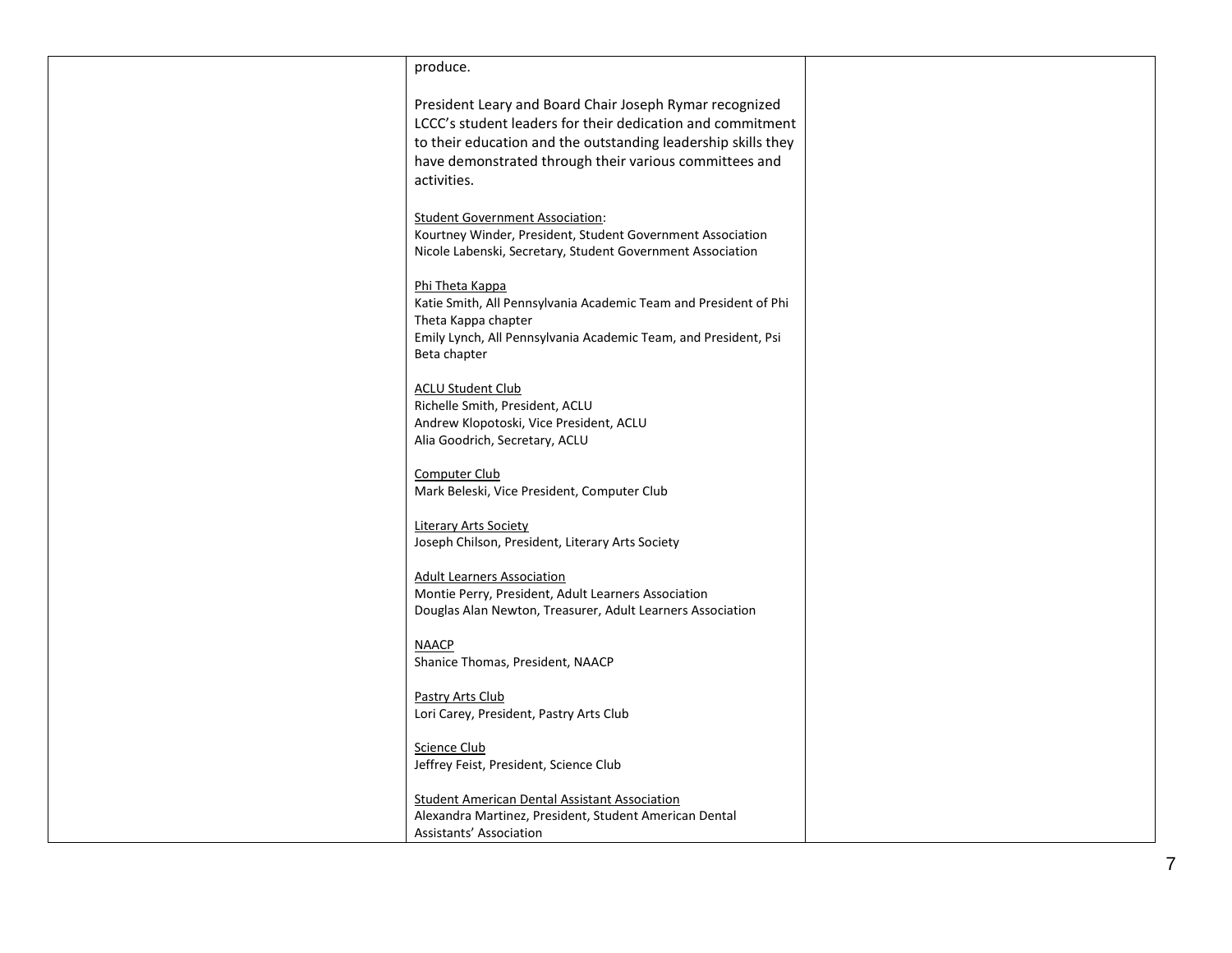|                                                                                | Student American Dental Hygiene Association<br>Jill Keating, President Student American Dental Hygienists'<br>Association<br><b>Student Nursing Forum</b><br>Allison Bailey, President, Student Nursing Forum<br>Anne Larson, Treasurer, Student Nursing Forum<br>Allison Bailey, Student Representative, LCCC Board of Trustees<br>Jeffrey Feist, National Community College Aerospace Scholar<br>Nicole Labenski, Student Perspective, Professional - Development<br>Day, October, 2011<br>Mark Beleski, Student Presentation, Professional Development<br>Day, March 2012                                                                                                                                                                                                                                                                                     |                                                                                                                  |
|--------------------------------------------------------------------------------|------------------------------------------------------------------------------------------------------------------------------------------------------------------------------------------------------------------------------------------------------------------------------------------------------------------------------------------------------------------------------------------------------------------------------------------------------------------------------------------------------------------------------------------------------------------------------------------------------------------------------------------------------------------------------------------------------------------------------------------------------------------------------------------------------------------------------------------------------------------|------------------------------------------------------------------------------------------------------------------|
| 6. Report/Action of the Executive Committee<br>6A. Ratification of Naming Gift | 6A. Board Chair Rymar stated each Board members were<br>individually polled to approve acceptance of the naming gift<br>and presented the following recommendation:<br>Recommend the Luzerne County Community College Board<br>of Trustees ratify and reaffirm the following Resolution:<br>RESOLVED, that the new state-of-the-art dental clinic within<br>the Health Science Building shall bear the name of "BENCO<br>DENTAL CLINIC at Luzerne County Community College",<br>provided that the conditions of the Pledge Agreement are<br>satisfied.<br>FURTHER RESOLVED, that in consideration of the gift,<br>Luzerne County Community College shall install appropriate<br>signage at the Dental Clinic in the Health Sciences facility<br>within a reasonable period of time after the Pledge<br>Agreement has been executed by the College and the Donor. | 6A. Approved. Motion made by Susan Unvarsky;<br>seconded by Paul Halesey.<br>Vote was all "yes". Motion carried. |
| 6B. Nomination Committee                                                       | 6B. Board Chair Rymar reported the Nomination Committee<br>will consist of the entire membership of the Board of<br>Trustees. Board Chair Rymar stated the present slate of<br>officers terms will expire at the end of June, 2012. At the<br>June meeting the entire board will offer nominations for the<br>three officer positions. Nominations will take place at the<br>public Board Meeting in June 12, 2012.                                                                                                                                                                                                                                                                                                                                                                                                                                              | 6B. No action required.                                                                                          |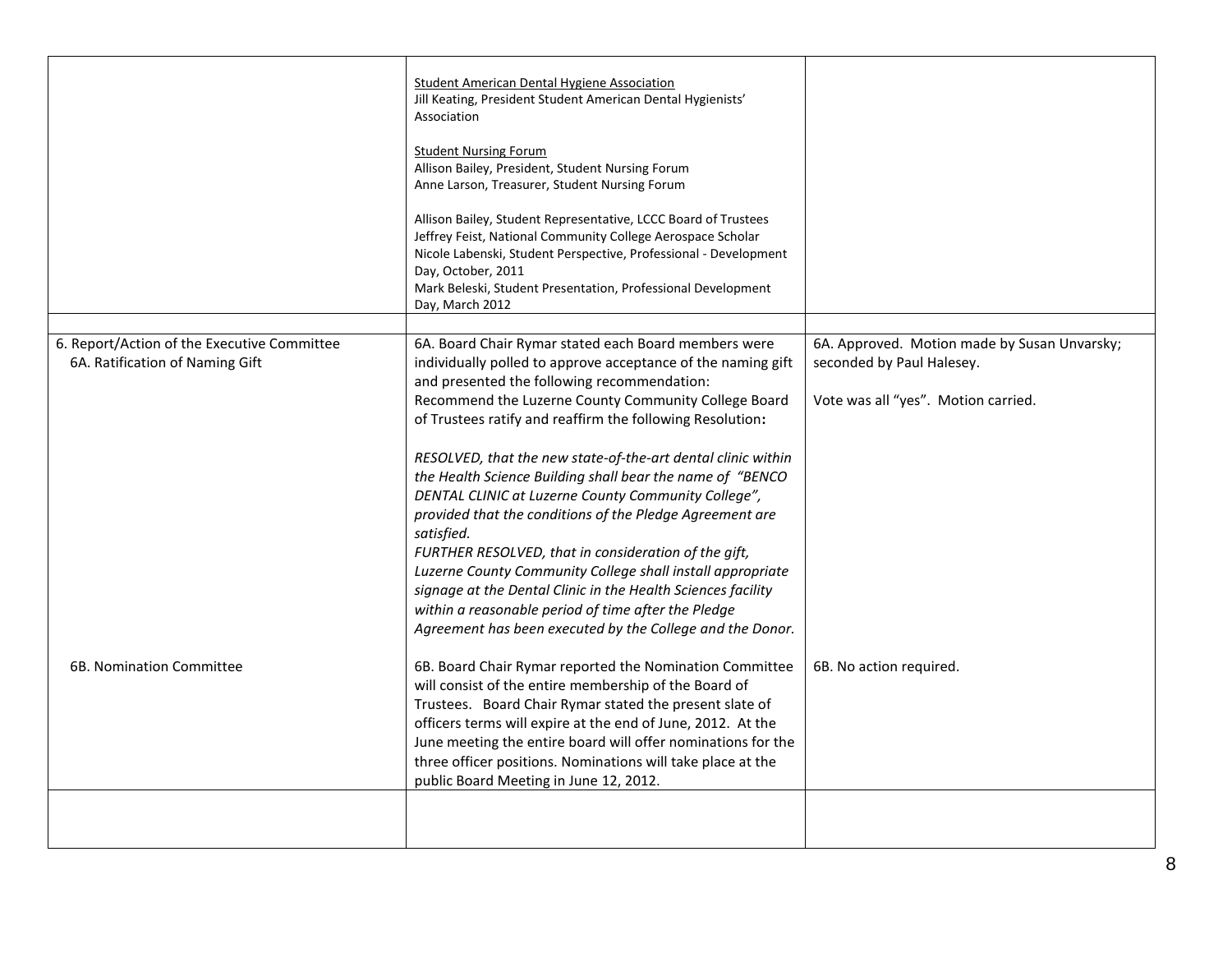| 7. Report/Action of the Academic Committee<br>7A. Administrative Policies:<br><b>Academic Planning Policy</b><br>$\circ$<br>Course Addition, Modification, and Deletion<br>$\circ$<br>Policy<br>General Education Program and<br>$\circ$<br><b>Competencies Policy</b><br>Program Addition, Modification, and<br>$\circ$<br><b>Deletion Policy</b><br>7B. Approval of Program Addition, Deletion and<br>Modifications | Paul Platukis, Committee Chair presented the Academic<br>Committee report.<br>7A. Recommend the Luzerne County Community College<br>Board of Trustees approve the following administrative<br>policies: Academic Planning Policy; Course Addition,<br>Modification, and Deletion Policy; General Education<br>Program and Competencies Policy; and Program Addition,<br>Modification, and Deletion Policy.<br>7B. Recommend the Luzerne County Community College<br>Board of Trustees approve the program addition, deletion<br>and modifications as presented. | Paul Platukis asked for a motion to approve items<br>7A and 7B.<br>Approved. Motion to approve items 7A-7B made by<br>Joan Blewitt, Ph.D., NCC; seconded by Carmen F.<br>Magistro.<br>Vote was all "yes". Motion carried.                                                                                                                                  |
|-----------------------------------------------------------------------------------------------------------------------------------------------------------------------------------------------------------------------------------------------------------------------------------------------------------------------------------------------------------------------------------------------------------------------|-----------------------------------------------------------------------------------------------------------------------------------------------------------------------------------------------------------------------------------------------------------------------------------------------------------------------------------------------------------------------------------------------------------------------------------------------------------------------------------------------------------------------------------------------------------------|------------------------------------------------------------------------------------------------------------------------------------------------------------------------------------------------------------------------------------------------------------------------------------------------------------------------------------------------------------|
|                                                                                                                                                                                                                                                                                                                                                                                                                       |                                                                                                                                                                                                                                                                                                                                                                                                                                                                                                                                                                 |                                                                                                                                                                                                                                                                                                                                                            |
| 8. Report/Action of the Finance Committee:                                                                                                                                                                                                                                                                                                                                                                            | Lynn Marie Distasio, Secretary and Committee Chair,<br>Finance Committee presented the Finance Committee<br>report.                                                                                                                                                                                                                                                                                                                                                                                                                                             |                                                                                                                                                                                                                                                                                                                                                            |
| 8A.Summary of Payments                                                                                                                                                                                                                                                                                                                                                                                                | 8A. Recommend the Luzerne County Community College<br>Board of Trustees approve the summary of payments.                                                                                                                                                                                                                                                                                                                                                                                                                                                        | 8A. Approved. Motion made by Barry H. Williams,<br>J.D., C.P.A.; seconded by Paul Platukis.<br>Vote was all "yes". Motion carried.                                                                                                                                                                                                                         |
| 8B. Approval of Administrative Policies:<br>Auxiliary Department Commission Deposit Policy<br><b>Technology Planning Policy</b><br>Parking and Traffic Regulations and Violations Policy                                                                                                                                                                                                                              | 8B. Recommend the Luzerne County Community College<br>Board of Trustees approve the following administrative<br>policies: Auxiliary Department Commission Deposit Policy<br>Technology Planning Policy; and<br>Parking and Traffic Regulations and Violations Policy.                                                                                                                                                                                                                                                                                           | 8B. Approved. Motion made by Joan Blewitt, Ph.D.,<br>NCC; seconded by John Bryan.<br>Elaine Cook, R.N., J.D., Vice Chair recommended an<br>amendment to the "Parking and Traffic Regulations<br>and Violations Policy" to include "Board of Trustees"<br>where ever it is noted "students and employees".<br>Motion was seconded by Trustee George Hayden. |
|                                                                                                                                                                                                                                                                                                                                                                                                                       |                                                                                                                                                                                                                                                                                                                                                                                                                                                                                                                                                                 | Board Chair Rymar requested, by show of hands, a<br>vote on the motion to approve the amendment to<br>the policy.<br>Vote was 12 "yes" and 1 "no" submitted by Trustee                                                                                                                                                                                     |
|                                                                                                                                                                                                                                                                                                                                                                                                                       |                                                                                                                                                                                                                                                                                                                                                                                                                                                                                                                                                                 | Paul Platukis.<br>Board Chair Rymar requested a vote on the motion<br>as amended.                                                                                                                                                                                                                                                                          |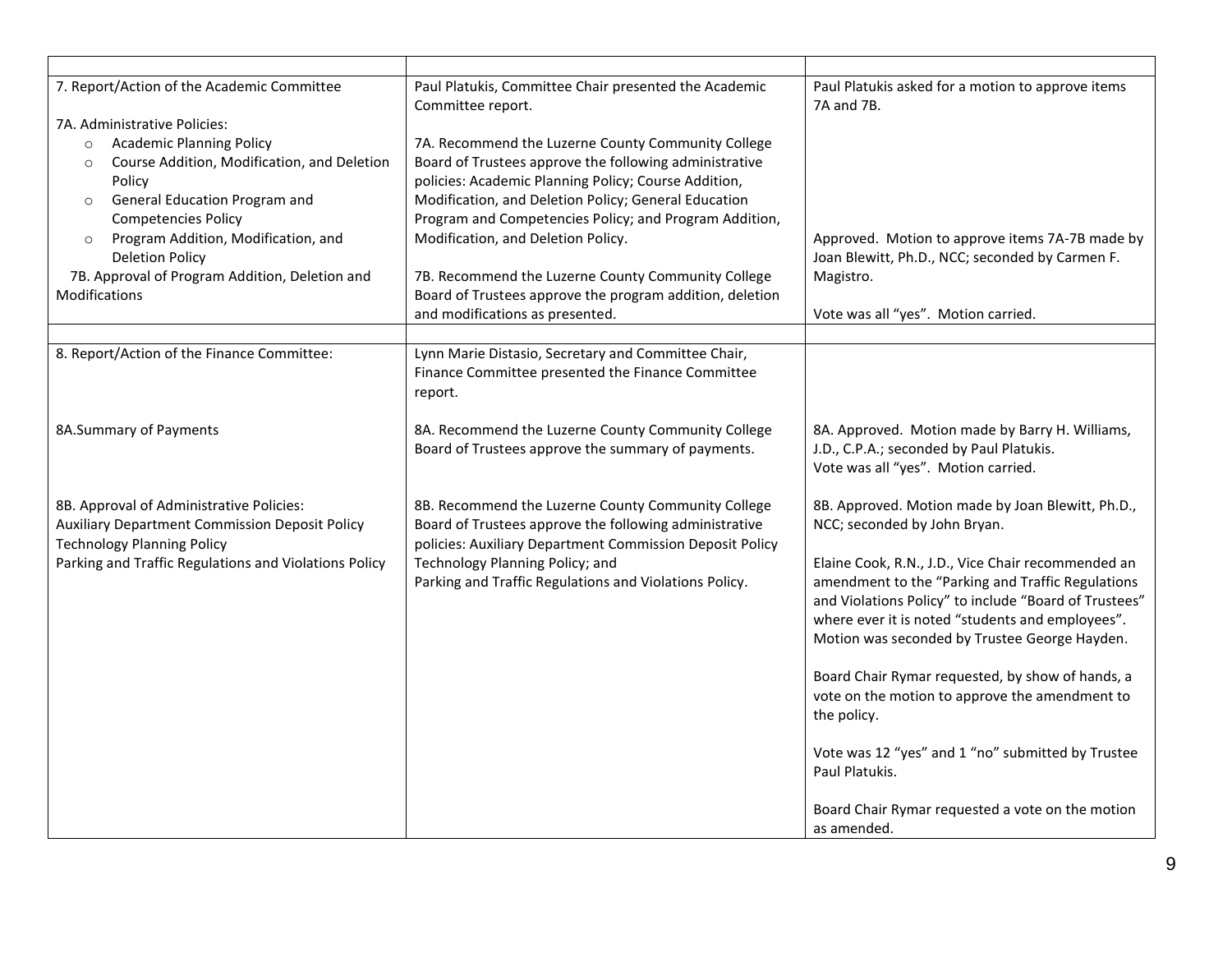|                                                                                  |                                                                                                                                                                                                                                                                                                                                                                                                                                                    | Vote was all "yes". Motion carried.                                                                                                                                                                          |
|----------------------------------------------------------------------------------|----------------------------------------------------------------------------------------------------------------------------------------------------------------------------------------------------------------------------------------------------------------------------------------------------------------------------------------------------------------------------------------------------------------------------------------------------|--------------------------------------------------------------------------------------------------------------------------------------------------------------------------------------------------------------|
| 8C. Bid #414 - Health Sciences Center - CCTV<br>Surveillance System              | 8C. Recommend the Luzerne County Community College<br>Board of Trustees approve the award of BID #414 for Health<br>Science Center, CCTV Surveillance System to PSX, Inc. in the<br>amount of \$45,051.00.                                                                                                                                                                                                                                         | 8C. Approved. Motion made by Paul Halesey;<br>seconded by Carmen F. Magistro.<br>Vote was all "yes". Motion carried.                                                                                         |
| 8D. Quote 357 - 10 Document Centers                                              | 8D. Recommend the Luzerne County Community College<br>Board of Trustees approve the award of QUOTE #357 for 10<br>Copiers to Edwards Business Systems in the amount of<br>\$100,280.00.                                                                                                                                                                                                                                                            | 8D. Approved. Motion made by Elaine Cook, R.N.,<br>J.D., Vice Chair; seconded by Joan Blewitt, Ph.D.,<br>NCC.<br>Vote was all "yes". Motion carried.                                                         |
| 8E. Business Management Advisory Services Year 2                                 | 8E. Recommend the Luzerne County Community College<br>Board of Trustees approve the Employment Retraining<br>Opportunities Program be continued for the Summer and<br>Fall 2012 Semesters with a tuition offset for eligible<br>individuals not to exceed a total value of \$50,000 that will<br>cover both semesters. Particular focus will be placed on<br>assisting unemployed Veterans who wish to attend Luzerne<br>County Community College. | 8E. Approved. Motion made by Joseph A. Bauman;<br>seconded by George Hayden.<br>Vote was all "yes". Motion carried.                                                                                          |
| 8F. Continuation of Employee Opportunity Retraining<br>Program                   | 8F. Recommend Luzerne County Community College Board<br>of Trustees approve the second of three (3) years for<br>Business Management Advisory Services to be continued<br>with the Albert B. Melone Company. The annual fee for<br>each of the three (3) year commitment is \$73,900.                                                                                                                                                              | 8F. Approved. Motion made by Susan Unvarsky;<br>seconded by Carmen F. Magistro.<br>Vote was all "yes". Motion carried.                                                                                       |
| 8G. Trustee Travel, 43rd Annual ACCT Leadership<br>Congress, October 10-13, 2012 | 8G. Recommend the Luzerne County Community College<br>Board of Trustees approve the use of budgeted trustee<br>travel funds not to exceed \$6,000 for two (2) trustees to<br>attend the 43rd Annual ACCT Leadership Congress in Boston<br>Massachusetts, October 10-13, 2012.                                                                                                                                                                      | 8G. Approved. Motion made by Michael Tigue, III;<br>seconded by Joan Blewitt, Ph.D., NCC.<br>Vote was all "yes". Motion carried.                                                                             |
| 8H. Change Order #1                                                              | 8H. Recommend the Luzerne County Community College<br>Board of Trustees approve Change Order #1 for the Campus<br>Building Renovations project involving building 2 and 9 in<br>the amount of \$15,000 for RAL Architecture + Design Inc.<br>Funds for this increase in services fees are available in the<br>2008 bond.                                                                                                                           | 8H. Approved. Motion made by Carmen F.<br>Magistro; seconded by Joseph A. Bauman.<br>Vote was eleven (11) "yes". Two (2) "no" votes<br>submitted by Michael Tigue, III and George Hayden.<br>Motion carried. |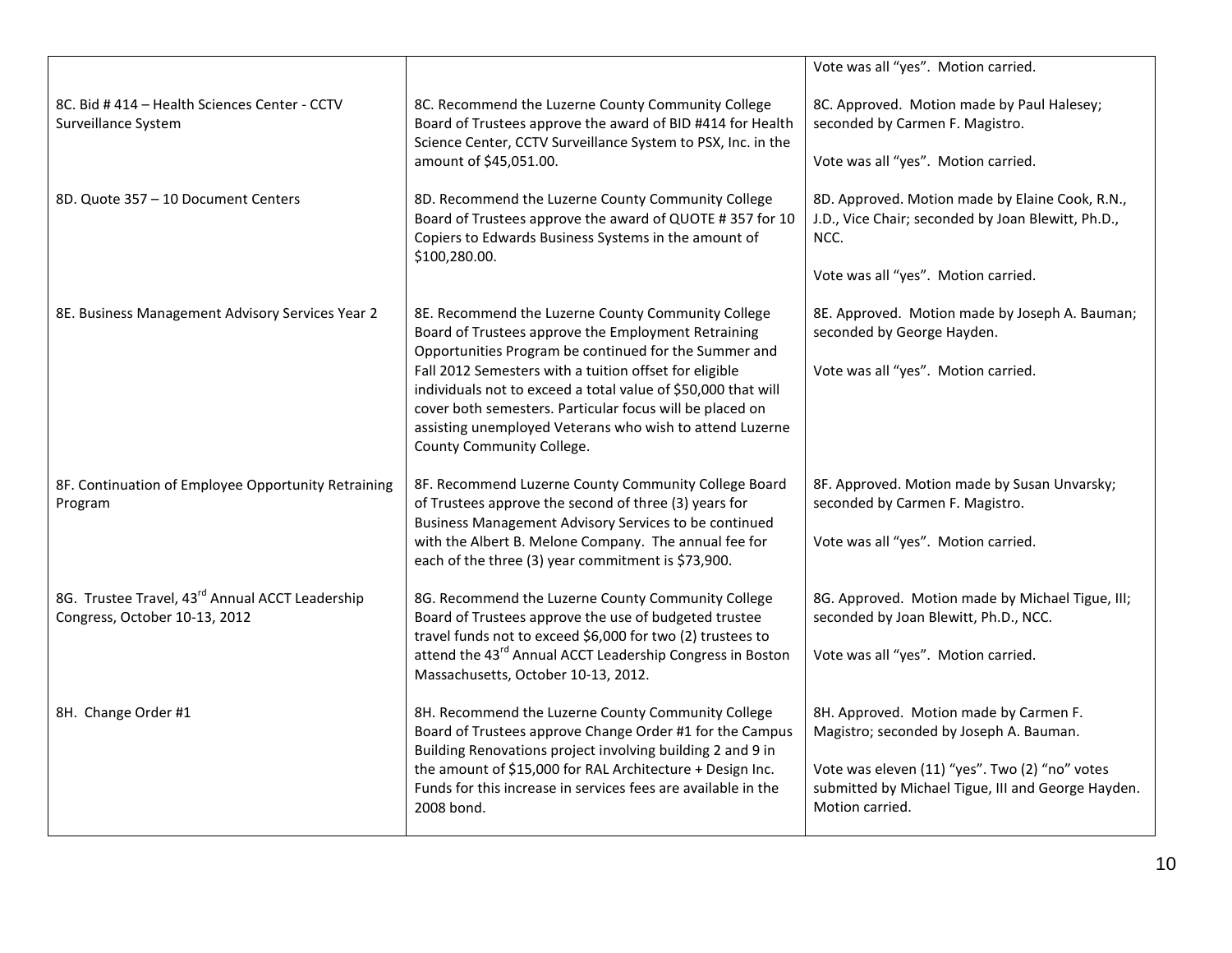| 9. Report/Action of the Human Resources Committee                                                                                                                     | Paul Halesey, Committee Chair, presented the Human<br>Resources Committee presented the following action item.                                                                                                                                                                                                                                                                                                                                                                                                                                                                                                                                                                                                                                                                                          | No action required.                                                                                                                                                                                                                                                                                                                 |
|-----------------------------------------------------------------------------------------------------------------------------------------------------------------------|---------------------------------------------------------------------------------------------------------------------------------------------------------------------------------------------------------------------------------------------------------------------------------------------------------------------------------------------------------------------------------------------------------------------------------------------------------------------------------------------------------------------------------------------------------------------------------------------------------------------------------------------------------------------------------------------------------------------------------------------------------------------------------------------------------|-------------------------------------------------------------------------------------------------------------------------------------------------------------------------------------------------------------------------------------------------------------------------------------------------------------------------------------|
| 9A. Recommendation to approve Administrative<br>Policies:<br><b>Community Service Leave Policy</b><br>$\circ$<br>Administrative Security Evaluation Policy<br>$\circ$ | Recommendation the Luzerne County Community College<br>Board of Trustees approve the following administrative<br>policies: Community Service Leave Policy and Administrative<br>Security Evaluation Policy.<br>In reference to the Community Service Leave Policy,<br>Elaine Cook, R.N., J.D., Vice Chair, addressing the exemption<br>of United Way Day of Caring. President Leary stated this day<br>designated day in our community that brings a lot of<br>organizations together including LCCC to donate their time.<br>President Leary stated this event is long standing in the<br>Community and should not be separate from the policy.                                                                                                                                                        | Approved. Motion made by Susan Unvarsky and<br>seconded by John Bryan.<br>Vote was twelve (12) "yes" and one (1) "no"<br>submitted by Elaine Cook, R.N., J.D., Vice Chair for<br>the Community Service Leave policy. Motion<br>carried.<br>Vote was all "yes" for the Administrative Security<br>Evaluation Policy. Motion carried. |
|                                                                                                                                                                       | <b>Informational Items</b>                                                                                                                                                                                                                                                                                                                                                                                                                                                                                                                                                                                                                                                                                                                                                                              |                                                                                                                                                                                                                                                                                                                                     |
|                                                                                                                                                                       |                                                                                                                                                                                                                                                                                                                                                                                                                                                                                                                                                                                                                                                                                                                                                                                                         |                                                                                                                                                                                                                                                                                                                                     |
| 1. Unfinished Business of Previous Meeting                                                                                                                            | No report.                                                                                                                                                                                                                                                                                                                                                                                                                                                                                                                                                                                                                                                                                                                                                                                              |                                                                                                                                                                                                                                                                                                                                     |
|                                                                                                                                                                       |                                                                                                                                                                                                                                                                                                                                                                                                                                                                                                                                                                                                                                                                                                                                                                                                         |                                                                                                                                                                                                                                                                                                                                     |
| 2.Informational Report of the Executive Committee                                                                                                                     | No report.                                                                                                                                                                                                                                                                                                                                                                                                                                                                                                                                                                                                                                                                                                                                                                                              |                                                                                                                                                                                                                                                                                                                                     |
| 3. Informational Report of the Human Resources<br>Committee                                                                                                           | Paul Halesey, Committee Chair, Human Resources<br>Committee, presented the following informational report:<br><b>INFORMATION ON RECENT APPOINTMENTS - New Hires</b><br>since February 7, 2012: Faculty: Russell Bigus, FT<br>Temporary Biology Instructor, \$30,739.00/yr, January 11,<br>2012; Edwina Soreth, FT Temporary Surgical Technology<br>Instructor, \$30,739.00/yr, January 11, 2012; Susan Bevan,<br>PT Temporary Reference Librarian, \$20.92/hr, February 27,<br>2012; Cindy Malkemes, FT Program Counselor,<br>\$42,433.00/yr, March 14, 2012.<br>Classified (Compensation in accordance with Classified<br><b>Association Collective Bargaining Agreement): Kim Weaver,</b><br>FT Custodian, \$20,862.40/yr, March 1, 2012.<br>LEAVE REPORT STATUS: Sabbatical Leave for Faculty: Barry | No action required.                                                                                                                                                                                                                                                                                                                 |